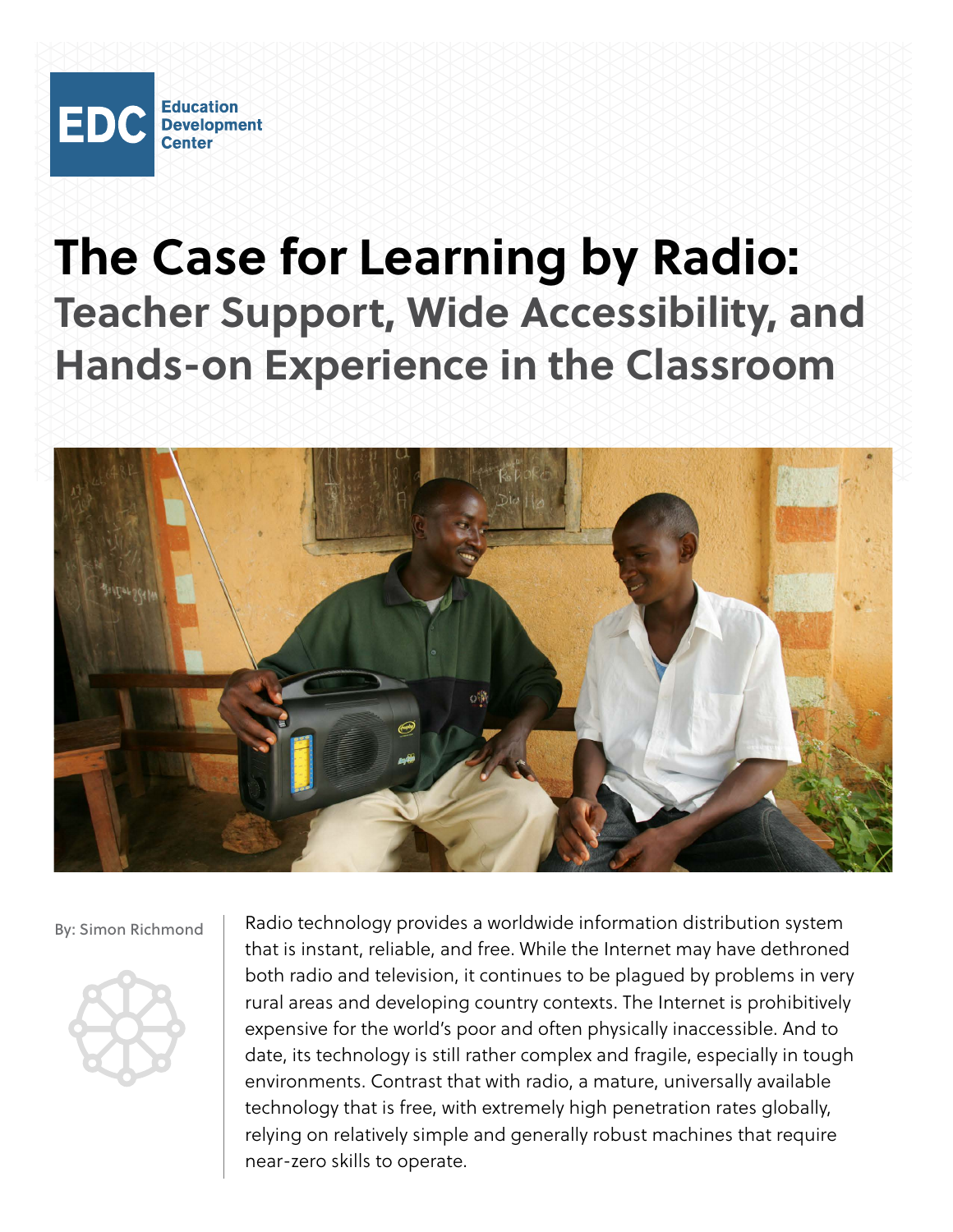Radio taps into our most powerful faculties: language and imagination. Humans rely deeply on our sense of vision, and the human brain is astonishingly adept at processing the torrent of visual imagery our eyes collect. Yet, radio has lived on well past the invention of the television. Although radio lacks a visual channel, this lack is less a flaw and more an asset in disguise. Language drives radio, and the argument can be made that it is the faculty of language, not vision, which is most central to helping humans understand the world. When radio focuses the listener's attention on an audible channel, our eyes are released from the task of tracking incoming information. Our imaginations are launched by the sound. Radio frees us to *see* with our minds while also freeing us to *do* with our hands (["Improving Education Quality](https://www.edc.org/improving-education-quality-through-interactive-radio-instruction)  [Through Interactive Radio Instruction"](https://www.edc.org/improving-education-quality-through-interactive-radio-instruction)).

We have learned through radio since its invention. The first English interest in Marconi's technology was as a military tool for ship-to-shore communication, used quite literally to convey instruction. Since that time, radio has shone as a means of sharing news and information. But the best designed radio programming can do much more than pass on information. Radio can engage an audience mentally, emotionally, and physically all at the same time, and animated by the power of storytelling, it can boldly boast of being the first digital technology to create augmented reality (["Examining the Impact of Teacher Practice on Student](https://www.edc.org/examining-impact-teacher-practice-student-learning-interactive-radio-instruction-classrooms)  [Learning in Interactive Radio Instruction Classrooms: Lessons from New Delhi and](https://www.edc.org/examining-impact-teacher-practice-student-learning-interactive-radio-instruction-classrooms)  [Rajasthan](https://www.edc.org/examining-impact-teacher-practice-student-learning-interactive-radio-instruction-classrooms)").

# Two Types of Radio Education

We have two types of educational radio: classic and interactive. Classic radio engages its listening audience while making zero assumptions about audience surroundings. One can listen to it in the car or in the shower. It works everywhere, and it is simple and cheap to produce. Almost all the radio we hear on any given day falls into the classic category. With classic radio education, the instruction occurs with nearly zero pedagogy, and it relies on our brain's ability to focus on what we are hearing. Because concentration is easier for adults than it is for children, classic radio instruction is rarely used for primary learners.

By contrast, interactive radio education is produced to keep a young audience well and truly busy. It is designed to engage learners as much as possible in responding to the content by assigning them tasks to complete and by constantly asking them to verbally respond to the radio (during carefully timed pauses in transmission). During an interactive broadcast, learners listen, but they also play, sing, move, and dance; answer questions; demonstrate skills to nearby listeners; evaluate each other's skills; and essentially engage in as many ways as possible to *practice* their new learning. It is a type of engagement that is not possible in front of a screen, because screens demand stillness and are largely visual engagement only. Interactive radio instruction is suitable for all ages, but perhaps is most enjoyed by those with a sense of play. It teaches by design, not by default, and it employs pedagogical research to wring maximum learning, through immediate practice and application, from the medium.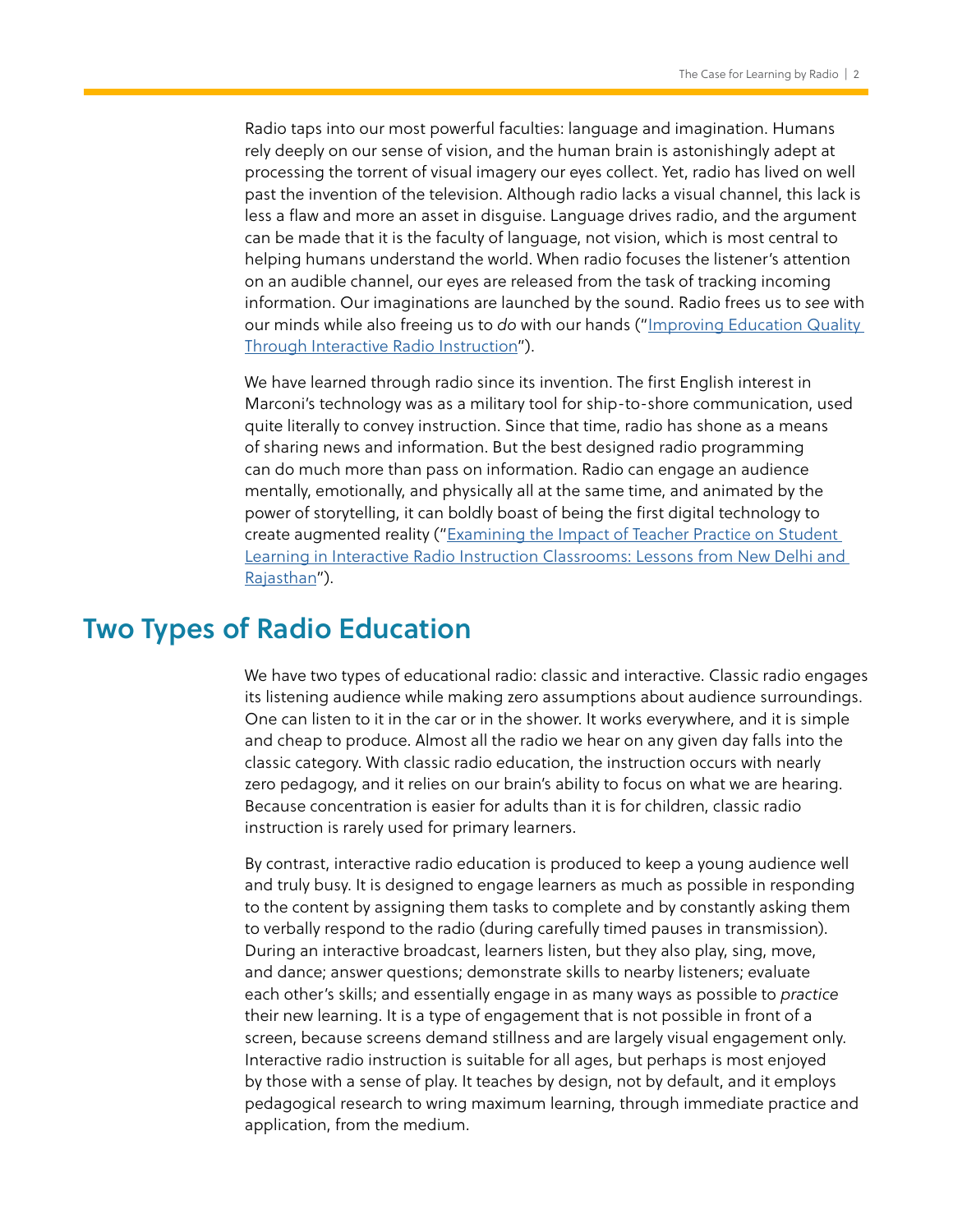<span id="page-2-0"></span>Interactive radio instruction is also different from classic radio because it relies on a set of assumptions about the listener's environment. Well-designed programs reduce those assumptions down to as few as possible. One common assumption is that people are listening in groups (and so can turn to each other to complete tasks). Another is that they are guided by a facilitator (a teacher, or a family member) who can enforce the radio's instructions, has a blackboard to record its content, and provides a live presence to convey personalized feedback to students. Some programs also expect the human facilitator to have a printed copy of a guide to each broadcast, so they can reference supplemental assignments for learners to complete after the broadcast and read ahead to prepare for upcoming lessons.

The greatest assumption of all is that the facilitator will trust the programming and engage with its instructions. To safeguard that trust, the writers behind the programming strive to never put their human facilitators on the spot. All the scripting is simple; the directions are immediately achievable; and the the actions of teachers remain respectable and dignified. The scripting will never assign an impossible task nor surprise the human facilitator with a request to conjure up some elaborate teaching aide. Instead, it constantly asks the facilitator to reinforce this point or to evaluate that student's answer or to continue with an exercise after the broadcast. There is an unspoken contract between radio, facilitator, and students that slowly emerges—the radio will direct and explain; the facilitator will reinforce and elaborate; and the students will engage and apply. This tacit relationship that the radio develops with teachers and students lies at the heart of the support that it can provide—demonstrating repeatedly with each broadcast how to introduce and model ideas and how to engage students ("Radio Instruction to Strengthen [Education and Zanzibar Teacher Upgrading by Radio: Post Project](https://www.edc.org/radio-instruction-strengthen-education-and-zanzibar-teacher-upgrading-radio-post-project)").

### But Does It Work?

Yes—it does work. Data on the best-designed interactive radio clearly show that children learn very well, at times even outperforming their peers who attend a formal school system.<sup>1</sup> And why shouldn't they? Interactive radio is one way to amplify the efforts of teachers, so that even learners in less-than-ideal classrooms can benefit from the best pedagogy that is realistically available. And it does this at scale. In the conventional educational system, a master teacher can only reach students in one single classroom at a time. But if that same master teacher is writing and broadcasting interactive radio scripts, he or she has no upper limit to the number of learners that can be reached.

The advantages don't stop there. The average teacher using interactive radio in a classroom is benefiting from a surreptitious in-service training program every day that she or he is on the job. Teachers using interactive radio programs have excellent instruction demonstrated for them and are playing an integral (but near effortless) role in executing some of the best pedagogical practices around: the constant asking and answering of questions, the reinforcement provided by the radio, the unceasing rhythm of alternating between modeling for and practice by the learners, and the consistent reminder to call on a girl child. These are all skills teachers must master.